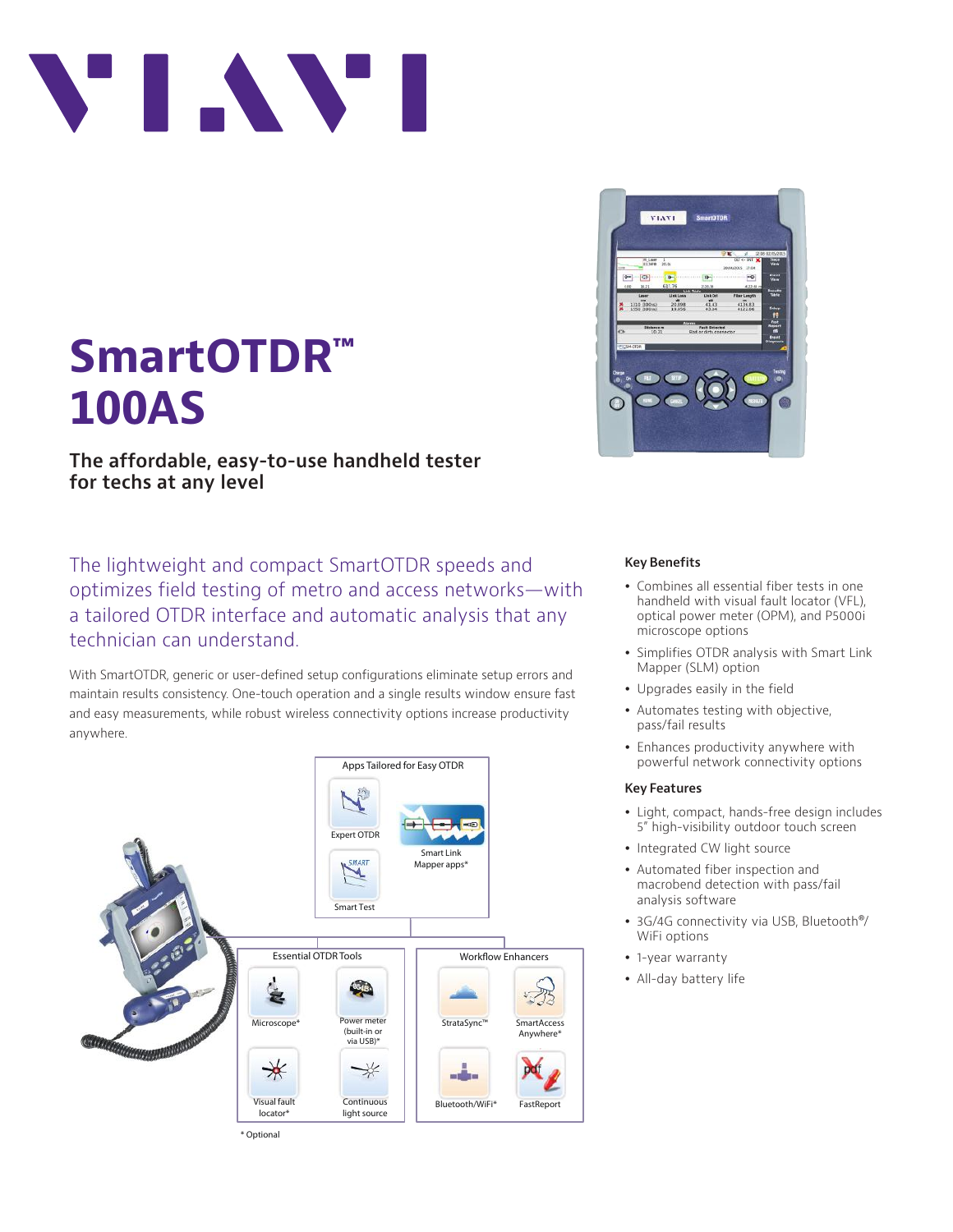## **Powerful Connectivity**

Several connectivity options (3G/4G smartphones via USB and optional Bluetooth/WiFi) enable remote control as well as data and work-order transfers to-and-from tablets, smartphones, and computers. The SmartOTDR quickly resolves field issues in real time, and optional SmartAccess Anywhere (SAA) can open a tunnel in the cloud so a technician can remotely access and operate the instrument. Compatible with a wide range of cloud servers (WebDAV service providers), the SmartOTDR can also instantly share measurement reports using onboard FastReport .pdf report generation.

SmartOTDR includes a one-year trial of cloud-based StrataSync™ for asset, configuration, and test-data management, and to ensure that all instruments have the latest software and options installed.



Connectivity features and options enhance workflows



- 1. 5-inch high-visibility capacitive touch screen
- 2. Charge indicator
- 3. On indicator
- 4. File menu
- 5. Setup menu
- 6. Start/Stop
- 7. Testing indicator
- 8. On/Off
- 9. Home page
- 10. Cancel (switch off functions)





- 11. Direction and validation keys
- 12. Results page
- 13. Loudspeaker
- 14. AC/DC input
- 15. Slave mini USB port
- 16. Visual fault locator (VFL)
- 17. Master USB ports
- 18. OTDR port/continuous light source/power meter
- 19. WiFi or Bluetooth options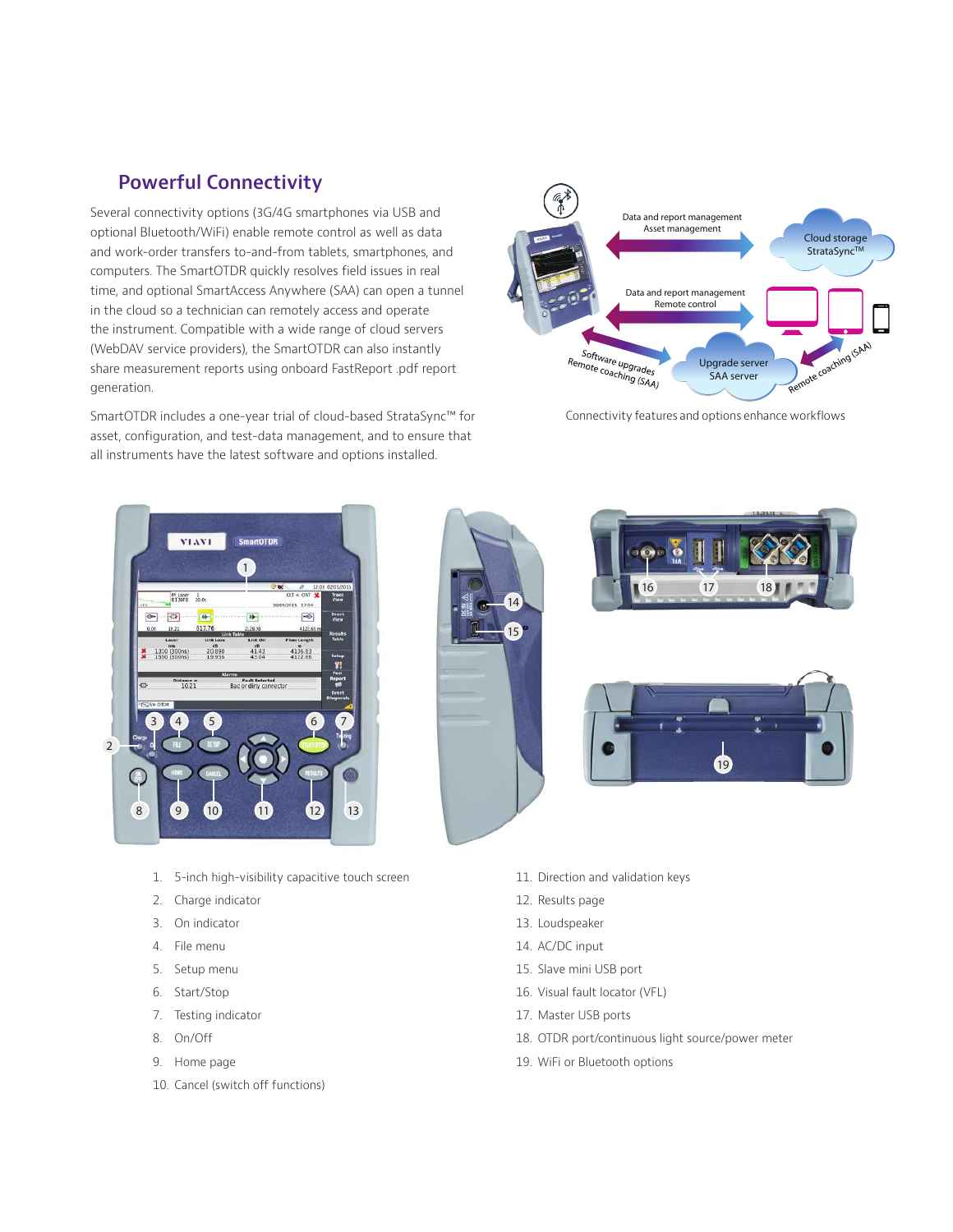## **Specifications (typical at 25°C)**

| General                                         |                                                                                                                          |
|-------------------------------------------------|--------------------------------------------------------------------------------------------------------------------------|
| Display                                         | 5-inch capacitive color touch screen (12.5 cm)                                                                           |
| Display resolution                              | 800 x 480 W VGA                                                                                                          |
| Interfaces                                      | 2x USB 2.0 ports, 1x mini-USB 2.0 port, built-in Bluetooth and WiFi (optional, dongles also available)                   |
| Storage                                         | 10,000 OTDR traces typical                                                                                               |
| Battery                                         | Rechargeable Lithium-polymer battery, up to 20 hours of operation <sup>1</sup>                                           |
| Power supply                                    | AC/DC adapter, input 100-250 V AC, 50-60 Hz; 2.5 A max, output 12 V DC, 25 W                                             |
| Electrical safety                               | EN60950 compliant                                                                                                        |
| Size (HxWxD)                                    | 175 x 138 x 57 mm (6.9 x 5.4 x 2.24 in)                                                                                  |
| Weight (battery included)                       | Approx. 0.9 kg (1.98 lb)                                                                                                 |
| Operating/storage temperature                   | Operating: -20 to +50°C; storage: -20 to +60°C                                                                           |
| Humidity (noncondensing)                        | 95%                                                                                                                      |
| OTDR 100 AS                                     |                                                                                                                          |
| Laser safety class (21 CFR)                     | Class <sub>1</sub>                                                                                                       |
| Number of data points                           | Up to 256,000 data points                                                                                                |
| Display range                                   | 0.1 km to 260 km                                                                                                         |
| Sampling resolution                             | 4 cm                                                                                                                     |
| Distance accuracy                               | $(\pm 1 \text{ m}) \pm$ (sampling resolution) $\pm (1.10^{-5} \text{ x distance})$ , excluding group index uncertainties |
| Attenuation resolution                          | $0.001$ dB                                                                                                               |
| Attenuation linearity                           | $+0.04$ dB/dB                                                                                                            |
| Central Wavelength <sup>2</sup>                 | 1310/1550nm ±20nm                                                                                                        |
| RMS Dynamic Range <sup>3</sup>                  | 30/30 dB                                                                                                                 |
| Pulse widths                                    | 5 ns to 20 $\mu$ s                                                                                                       |
| Event dead zone <sup>4</sup>                    | 1.35m                                                                                                                    |
| Attenuation dead zone <sup>5</sup>              | 4m                                                                                                                       |
| <b>CW Light Source</b>                          |                                                                                                                          |
| Output power level <sup>6</sup>                 | $-3.5$ dBm                                                                                                               |
| Stability long term (8 hr)7                     | $\pm 0.05$ dB                                                                                                            |
| <b>Built-in Power Meter (optional)</b>          |                                                                                                                          |
| Operating mode                                  | 270, 330, 1 kHz, 2 kHz, and TWINTest                                                                                     |
| Power level range                               | $0$ to $-55$ dBm                                                                                                         |
| Calibrated wavelengths                          | 1310, 1490, 1550, 1625, and 1650 nm                                                                                      |
| Measurement accuracy <sup>8</sup>               | $\pm$ 0.5 dB                                                                                                             |
| <b>Built-in Visual Fault Locator (optional)</b> |                                                                                                                          |

1. Per Telcordia GR-196-CORE.

2. Laser at 25°C and measured at 10 µs.

3. The one-way difference between the extrapolated backscattering level at the start of the fiber and the RMS (SNR=1) noise level, after 3 minutes of averaging using the largest pulsewidth.

4. Measured at ±1.5 dB below the peak of an unsaturated reflective event using the shortest pulse width.

5. Measured at ±0.5 dB from the linear regression using a FC/UPC-type reflectance and the shortest pulse width.

6. ±1 dB.

7. After light source stabilization, warm-up time of 20 min.

8. At calibrated wavelengths and at –30 dBm.